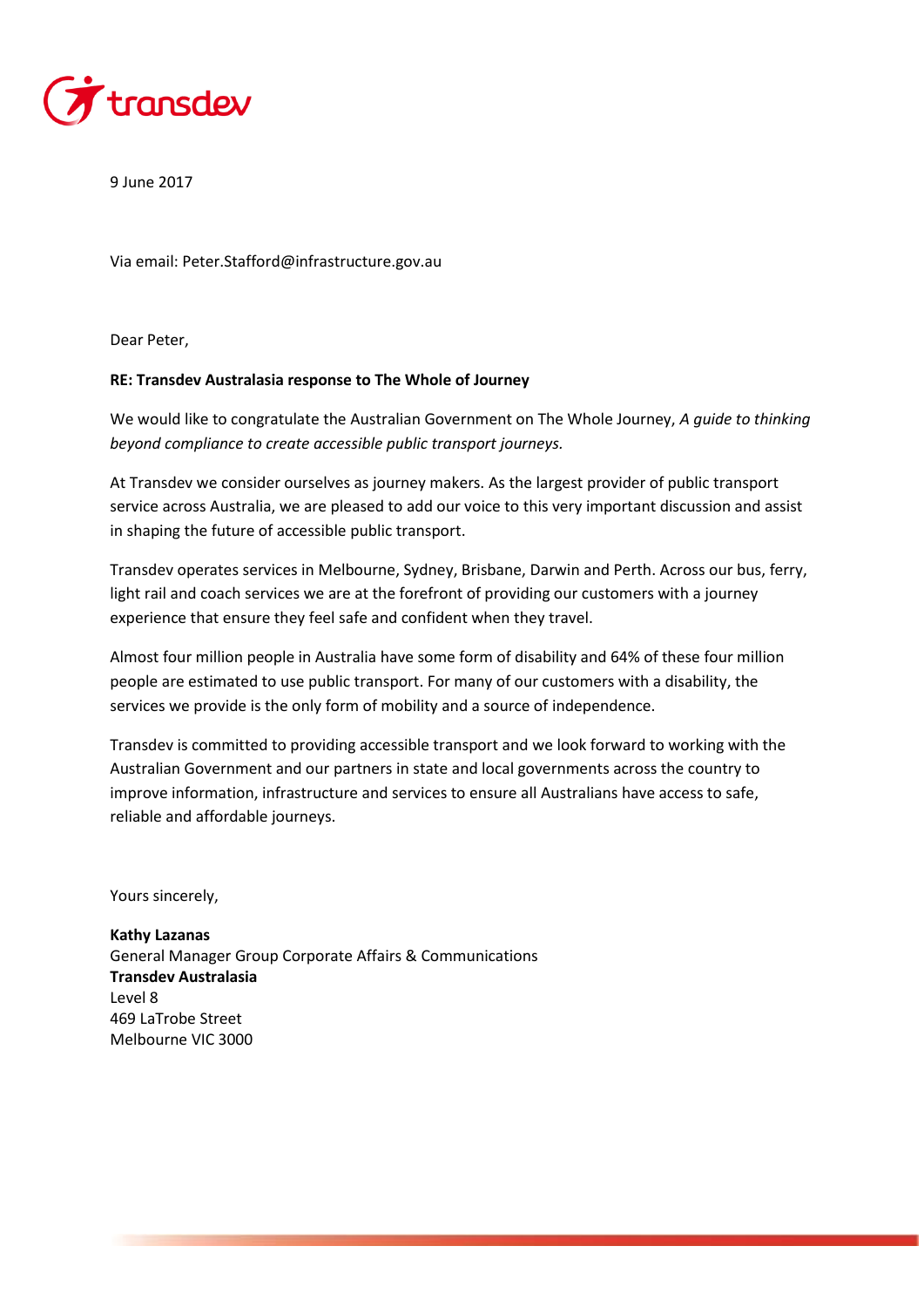

The following section provides Transdev Australasia's response to the questions asked in the consultation draft, taking into consideration the specific sections;

# **1. Thinking about influencing factors? Have the key factors been identified and appropriately discussed? Are there any additional influencing factors that should be included?**

In addition to those drivers of change already identified, we believe that the following will also influence public transport journeys into the future:

## *Transport on demand*

At Transdev, we see the future of transport being personalised, autonomous, connected and electric *(P.A.C.E).* 

Transport on demand services promise to positively impact journeys into the future. Firstmile, last-mile connectivity is currently operating successfully around the world with trials imminent in Australia Transport on demand services will not only seamlessly connect individuals from their home to existing forms of transport but also provide intermodal connections.

While this promises to make journeys more accessible, consideration needs to be given to the implications of the potential change in the balance between transport modes used and a possible shift away from set services and infrastructure to more flexible Transport on Demand options. For instance how might a shift away from the use of set infrastructure like bus stops to pick-up-points anywhere impact accessibility?

## *Electric buses*

Similar to autonomous vehicles, the technology to deliver electric buses is prevalent around the world. By the end of 2017, Transdev Group will have more than 350 buses in operation around the world. This technology is important to consider as part of the Whole of Journey proposal due to the infrastructure to operate electric buses, such as charging stations, this will require numerous stakeholders from both public and private sectors to work together to collectively deliver the next generation of clean transport solutions.

## *National Disability Insurance Scheme (NDIS)*

We welcome the Australian Government's progress on the National Disability Scheme and more specifically participant transport funding as part of the program. We see the opportunity to increase coordination between the NDIS and *The Whole of Journey* to be a more inclusive program ensuring that those with a disability are able to freely choose their mode of transport.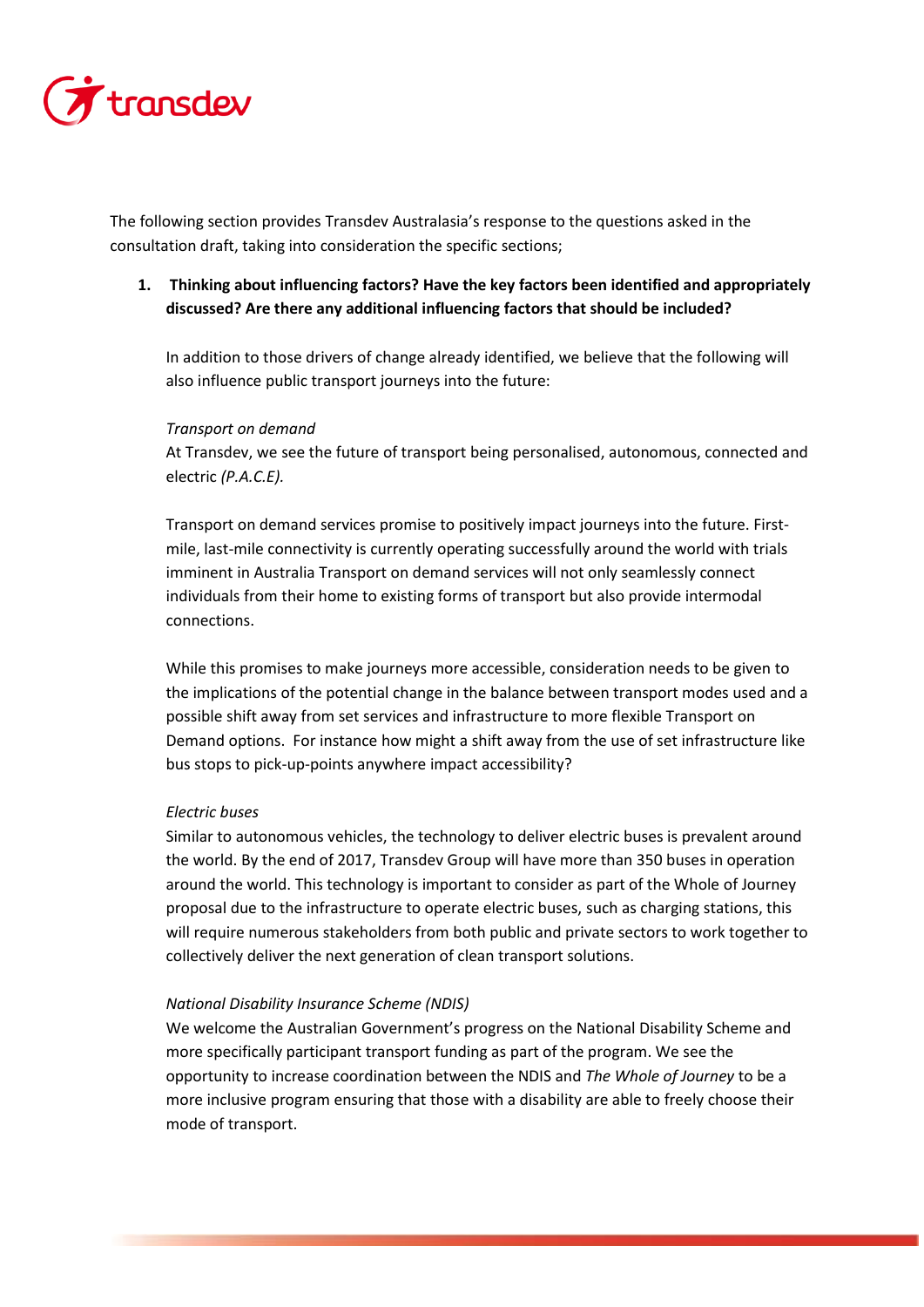

## *Awareness of mental health issues*

We see the positive trend in our workplace and communities in increased awareness of mental health issues. As a member of the Australian Network on Disability, we understand that not all disabilities are physical. There is an opportunity for The Whole of Journey to ensure that those with mental health issues are able to plan their trips on public transport and complete their journeys comfortably and safely. As the largest operator of services we want to ensure that our employees are able to provide a journey for all customers without prejudice and increased awareness and training is important when addressing mental health issues.

# **2. Thinking about parts of the journey. Does this section fully describe the whole journey and key considerations across the journey?**

This section comprehensively covers the whole of journey experience, starting from prejourney planning seeking to provide an end-to-end solution.

In addition to providing improved real-time information that captures the public transport services, we see that the future lies in technology that can integrate not only public transport disruptions but road and other environmental disruptions seamlessly. This means that a person as part of their pre-planning journey will be able to identify where they would like to go and a route will be mapped out identifying the most efficient way of getting to their end destination taking into account traffic considerations, environmental and infrastructure facilities as well as unplanned disruptions that may negatively impact the journey.

# **3. Thinking about what does this mean for you. Does this section provide an effective set of key principles to focus stakeholders in creating accessible public transport journeys?**

Yes, The Whole of Journey captures the key areas and principles to improve our collective approach to providing public transport services. It is important for operators such as Transdev to be considered as partners in providing public transport journeys. The nature of our contracts ensure that over a considerable period of time (often 5+ years) we provide much of the the human element of public transport journeys.

# **4. Thinking about stakeholder collaboration to achieve a whole of journey. How can this be best achieved?**

The challenge as identified in the draft report is the governance surrounding who is responsible, and therefore who funds, improvements to infrastructure. While we work successfully with Departments across the country and regularly propose new ideas to improve our customer's journeys taking into end to end requirements, the nature of our contractual environments and funding arrangements may prohibit investment where we know it is required. This may be at home when planning a journey, at a stop or station or on board a vehicle.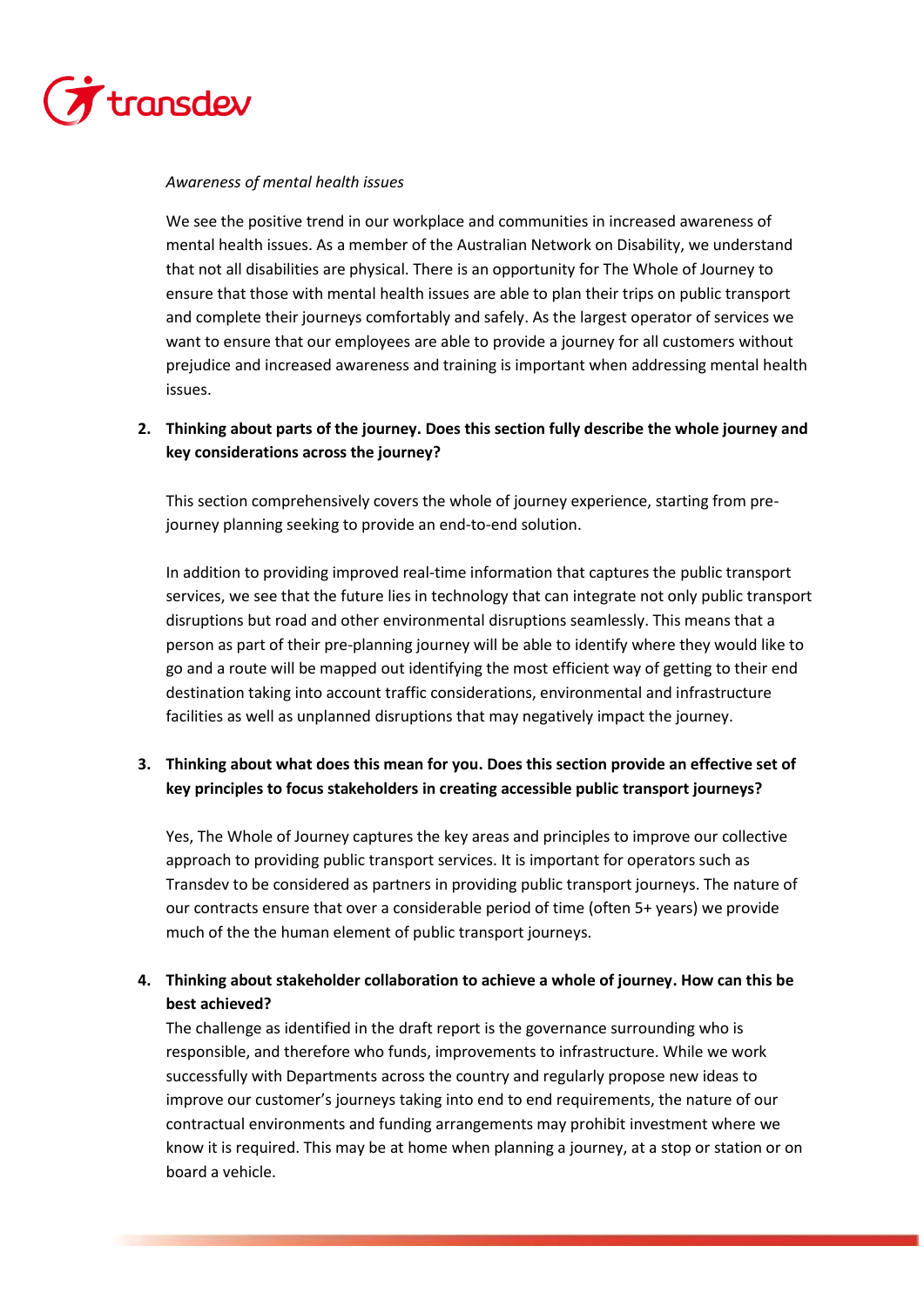

We believe that there is an opportunity for committees to be established that include all levels of Government, Road Authorities and Operators such as ourselves to review opportunities to improve end to end journeys to make them accessible for all Australians. With our international experience in operating services in 19 countries around the world we have extensive knowledge of how initiatives, no matter how large or small, can positively empower people to confidently travel on public transport. Committees could establish a prioritisation of projects, taking into account the whole of journey, ensuring initiatives are planned and appropriately funded through existing contract mechanisms.

# **5. Thinking about best practice examples. Are there any additional best practice examples or case studies you would like to see referenced in an appendix which could further encourage, be used to draw upon, and potentially facilitate Whole Journey understanding and networking?**

In addition to examples provided in the document, Transdev have developed the following programs to assist people with disability. The following section provides initiatives and programs that we have developed and delivered in partnership with our contracting Departments across the country.

## **Accessibility Customer cards**

Mobility aids usually include wheelchairs, scooters and motorised vehicles and our drivers are trained to engage and deal with disabled customers using those. But we found out that some of our disabled customers may use different types of walking aids which are less common so less known by our drivers. This created frustration from certain customers and drivers in the past.

Following an increase in feedback from one of our customers who uses their shopping trolley as a walking aid, we created a first card in 2014. They can show the card before boarding so drivers lower the ramp without asking questions or arguing that it's not an official walking aid.

The feedback from this customer and the Victorian Public Transport Ombudsman was so positive about the card that we created a couple more for customers with similar issues but specific to their own needs and routes.

A decrease in complaints from these specific customers, in some cases we have not received any since we provided them with the card. The Victorian Public Transport Ombudsman now mentions the card as an example of best practice in terms of customer service in their induction program.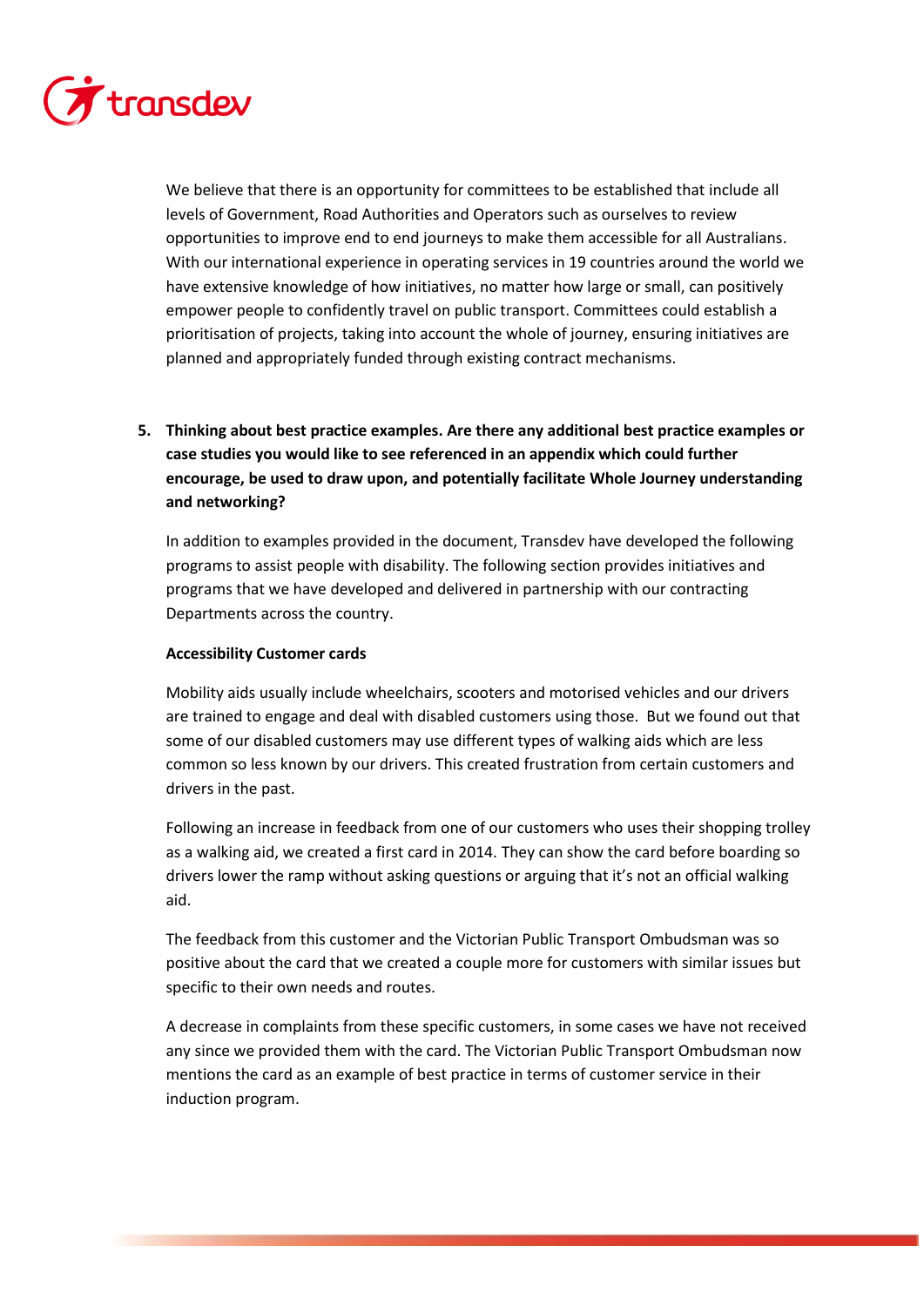

## **Transdev Training**

Across our operations our front-line employees, be they drivers, authorised officers, customer service officers or customer information ambassadors, undertake disability awareness training to become more disability confident.

The key element of this training module is "empathy" – the ability to stand in another's shoes, to see their experience of a situation, and to care about making a difference.

It includes education about Australia's Disability Discrimination Act and people's legal and moral obligations. We also educate our employees on the types of disabilities, and key factors to consider when communicating with customers, keeping in mind that not all disabilities are physical and therefore easily identifiable.

We also encourage employees to focus on the ability and not the disability and arm them with some simple steps to help communicate in these instances, as well as learning where to physically hold people if needed – where appropriate.

And lastly as part of these training exercises we engage a local Disability Organisation such as Guide Dogs NSW to come and participate. Role plays are undertaken, where staff are blindfolded so they get a feel first hand of the challenges of navigating, let alone navigating a transport network.

Our staff training is continuous in this space and refreshed each year.

## **Initiative –"Mobility Card"**

- A new Sydney light rail network is under development in Sydney.
- Comprising the existing Inner West Light Rail and the CBD and South East Light Rail, currently being constructed, the new SLR will revolutionise access and mobility around Australia's premier city.
- 8.4 million passenger journeys per annum
- One of the most accessible modes of public transport in Sydney.
- Vehicles have low floor height, with no steps required.
- All vehicles have access ramps available, two dedicated wheelchair spaces, next stop audio announcements and visual display boards, and hearing loops throughout the carriages.

*What is it?*

-

- Simple yet effective customized flash card produced to assist customers with special needs travel safely.
- It reminds our staff that not all disabilities are visible and makes it easier for staff to identify customers who require special assistance.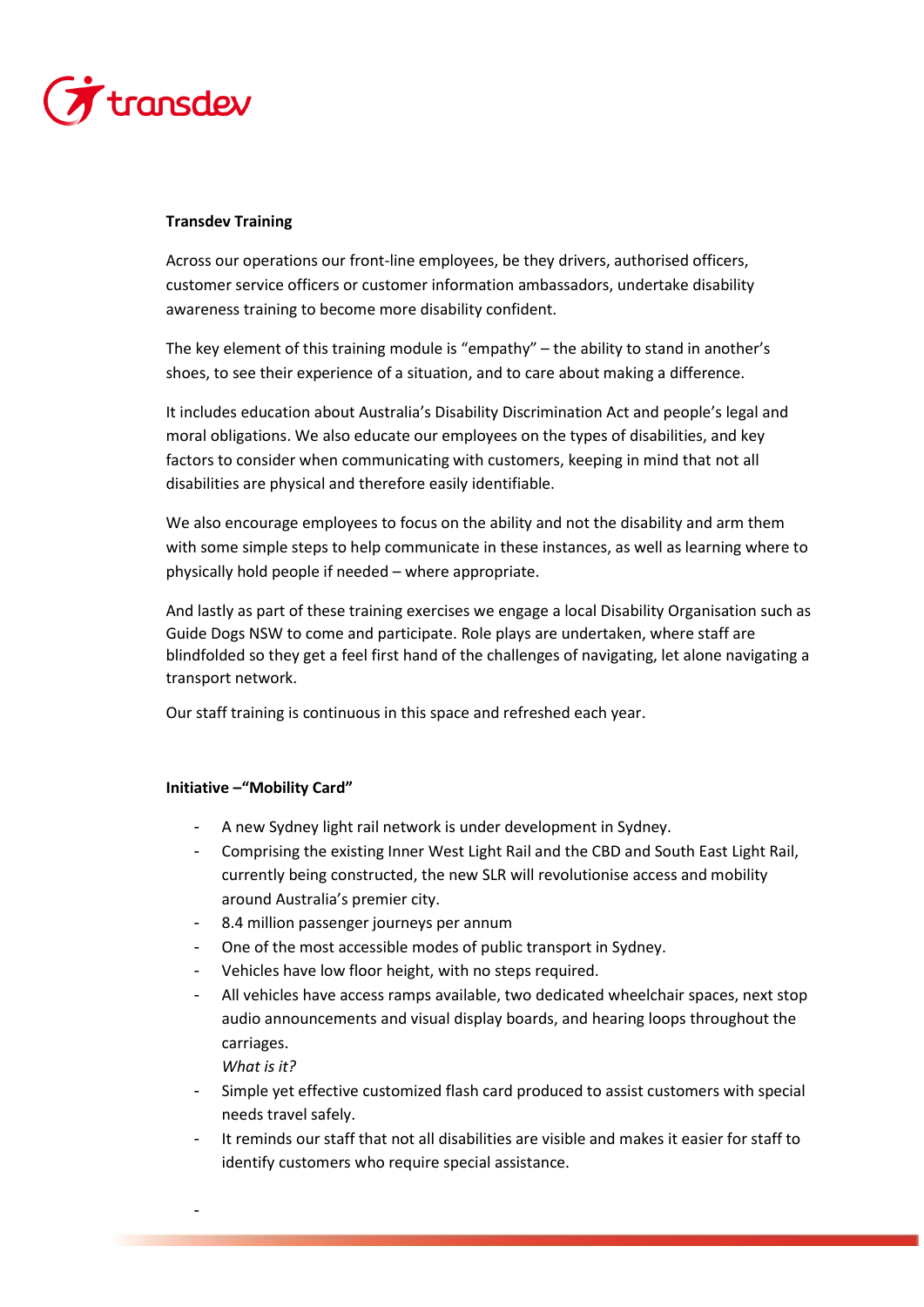# transdev

-

It also allows the customer to discreetly share their disability instead of having to publically announce it.

*How is it managed/ how does it work?*

- Cards are issued by TDS and include Transdev branding to demonstrate management endorsement
- Includes three options to allow the customer to share instructions to staff or customers on board, on how they can assist their travel i.e. please be patient, can you please assist me with, please let me know when we get to
- Publicised via Transdev Website and was launched at our Meet Our Manager session. *Benefits/ Results*
- Positive feedback and engagement from our stakeholders
- Card only launched in May 2016 and presented at the Quarterly Accessible Transport Advisory Committee.

| Please be patient<br>I am visually impaired<br>I am hard of hearing              | Please be patient | Please let me know<br>when we get to | Can you please<br>assist me with |
|----------------------------------------------------------------------------------|-------------------|--------------------------------------|----------------------------------|
| I have difficulty in speaking<br>I have a hidden disability<br><b>A</b> transdev | transdev          | <br>transdev                         | <b>A</b> transdev                |

## **Practice makes perfect**

Practice Makes Perfect is a program run by Transdev by our team in Melbourne. The program provides bus education and safe traveling tips for individuals and groups who have special needs.

Bus is one of most accessible mode of transport in Melbourne with our fleet being 96% accessible. This program is offered to anyone who would like to become a more confident traveler by familiarising themselves with our buses. With sufficient notice, our teams can arrange individual or group sessions at our major depots or at specific locations on our network where customers are able to come and practice getting on and off our buses in a safe and controlled environment. The program is publicised via our website and via a flyer distributed during relevant expos and events.

## **Stay Independent & Travel Safe**

Stay Independent & Travel Safe is a joint initiative between Transdev in Melbourne, the Department of Health and Human Services (DHHS) and the Transport Accident Commission. In 2015 we launched a campaign to encourage seniors to feel comfortable when travelling on public transport and to be proactive about doing so safely.

Each year more than 350 customer slips, trips and falls are reported on Transdev buses. Of this figure, approximately 18 per cent are seniors (people older than 65 years). At the center of the campaign were three short videos that were launched on the big screen at Federation Square during the opening of the Seniors Festival.